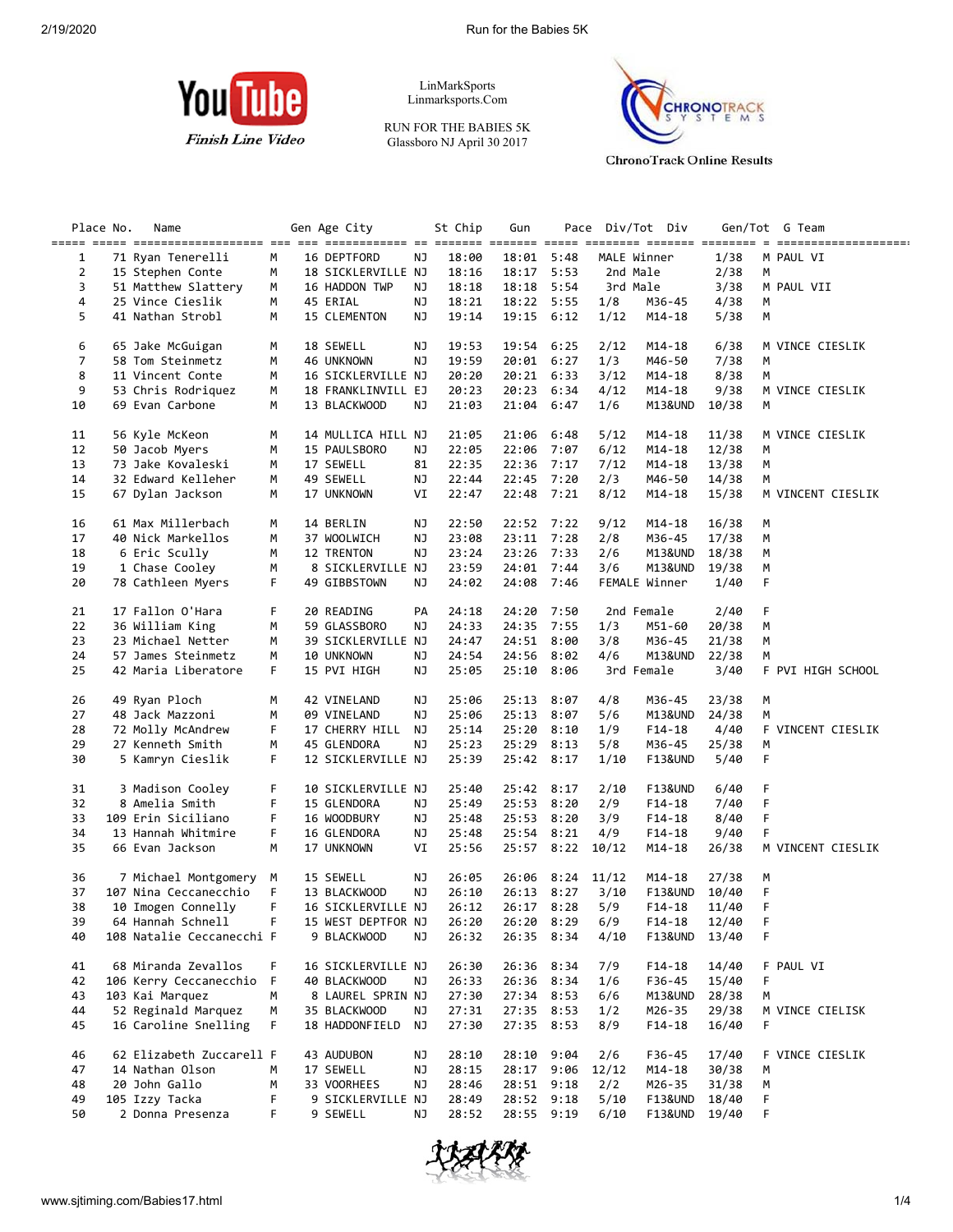### 2/19/2020 Run for the Babies 5K

|    | Place No. | Name                     |    | Gen Age City       |           | St Chip | Gun         |      | Pace Div/Tot Div |                    |       | Gen/Tot G Team            |
|----|-----------|--------------------------|----|--------------------|-----------|---------|-------------|------|------------------|--------------------|-------|---------------------------|
| 51 |           | 22 Danielle Cooley       | F. | 38 SICKLERVILLE NJ |           | 29:01   | 29:04       | 9:22 | 3/6              | F36-45             | 20/40 | ====================<br>F |
| 52 |           | 18 Colleen King          | F  | 25 GLASSBORO       | NJ        | 29:09   | 29:15       | 9:25 | 1/2              | $F19-25$           | 21/40 | F                         |
| 53 |           | 37 Terry King            | F  | 65 GLASSBORO       | NJ        | 29:09   | 29:16       | 9:25 | 1/2              | $F61+$             | 22/40 | F                         |
| 54 |           | 102 Allison Angelucci    | F. | 45 CHERRY HILL     | NJ        | 29:30   | 29:39       | 9:33 | 4/6              | F36-45             | 23/40 | F                         |
| 55 |           | 54 Samantha Swearingen F |    | 11 SICKERVILLE     | NJ        | 30:02   | 30:06       | 9:42 | 7/10             | <b>F13&amp;UND</b> | 24/40 | F VINCE CIESLIK           |
| 56 |           | 101 William Wright       | М  | 62 MOUNT LAUREL NJ |           | 30:01   | 30:11 9:43  |      | 1/1              | $M61+$             | 32/38 | M                         |
| 57 |           | 26 Louis Presenza        | M  | 45 SEWELL          | NJ        | 30:24   | 30:24       | 9:47 | 6/8              | M36-45             | 33/38 | M                         |
| 58 |           | 43 Carlie Dunne          | F. | 12 ERIAL           | NJ        | 30:20   | 30:25 9:48  |      | 8/10             | <b>F13&amp;UND</b> | 25/40 | F VINCE CEISLIK           |
| 59 |           | 35 Thomas Bianco         | M  | 55 CLAYTON         | <b>NJ</b> | 30:57   | 31:04 10:00 |      | 2/3              | M51-60             | 34/38 | M                         |
| 60 |           | 34 Lynn Bianco           | F  | 55 CLAYTON         | NJ        | 30:57   | 31:04 10:00 |      | 1/2              | F51-60             | 26/40 | F                         |
|    |           |                          |    |                    |           |         |             |      |                  |                    |       |                           |
| 61 |           | 30 Jacki Montgomery      | F  | 48 SEWELL          | ΝJ        | 32:19   | 32:24 10:26 |      | 1/3              | F46-50             | 27/40 | F                         |
| 62 |           | 70 Katherine White       | F  | 15 SOMERDALE       | <b>NJ</b> | 32:25   | 32:31 10:28 |      | 9/9              | $F14-18$           | 28/40 | VINCENT CIESLIK<br>F.     |
| 63 |           | 60 Stephanie Rulon       | F  | 34 PITMAN          | <b>NJ</b> | 33:39   | 33:45 10:52 |      | 1/3              | $F26 - 35$         | 29/40 | F                         |
| 64 |           | 63 Jordan Faulkner       | F. | 26 CLARKSBORO      | <b>NJ</b> | 33:41   | 33:47 10:53 |      | 2/3              | $F26 - 35$         | 30/40 | F WESTON & RAYLON         |
| 65 |           | 24 Tabitha Fore          | F. | 42 OAKLYN          | NJ        | 33:52   | 33:56 10:56 |      | 5/6              | F36-45             | 31/40 | F                         |
| 66 |           | 29 Shawn Fore            | M  | 48 OAKLYN          | <b>NJ</b> | 33:54   | 33:57 10:56 |      | 3/3              | M46-50             | 35/38 | M                         |
| 67 |           | 104 Karen Tacka          | F  | 40 SICKLERVILLE NJ |           | 34:30   | 34:34 11:08 |      | 6/6              | F36-45             | 32/40 | F                         |
| 68 |           | 38 Richard Antonini      | M  | 39 PHILADELPHIA PA |           | 36:36   | 36:41 11:49 |      | 7/8              | M36-45             | 36/38 | M                         |
| 69 |           | 46 Alexis Scaffidi       | F  | 25 GLASSBORO       | NJ        | 37:24   | 37:24 12:03 |      | 2/2              | $F19-25$           | 33/40 | F<br>CAMPUS LIVING        |
| 70 |           | 47 Cindi Scathdi         | F. | 59 GLASSBORO       | NJ        | 37:27   | 37:27 12:04 |      | 2/2              | F51-60             | 34/40 | F CAMPUS LIVING           |
| 71 |           | 55 Joe Norris            | M  | 53 UNKNOWN         | ΝJ        | 37:33   | 37:44 12:09 |      | 3/3              | M51-60             | 37/38 | M                         |
| 72 |           | 19 Amanda Lizzio         | F  | 29 DEPTFORD        | NJ        | 38:15   | 38:20 12:21 |      | 3/3              | $F26 - 35$         | 35/40 | F                         |
| 73 |           | 31 Maureen Morrison      | F  | 48 WILLIAMSTOWN NJ |           | 39:30   | 39:38 12:46 |      | 2/3              | F46-50             | 36/40 | F                         |
| 74 |           | 74 Santina Haldeman      | F  | 67 UNKNOWN         | ΝJ        | 39:30   | 39:39 12:46 |      | 2/2              | $F61+$             | 37/40 | F WILLIAM KING            |
| 75 |           | 28 Carolyn Levis         | F. | 46 BLACKWOOD       | <b>NJ</b> | 40:48   | 40:58 13:11 |      | 3/3              | F46-50             | 38/40 | F                         |
| 76 |           | 85 Rylan Cieslik         | F. | 9 MARLTON          | NJ        | 41:41   | 41:52 13:29 |      | 9/10             | <b>F13&amp;UND</b> | 39/40 | F VINCENT CIESLIK         |
| 77 |           | 84 Greg Cieslik          | М  | 43 MARLTON         | NJ        | 41:42   | 41:54 13:29 |      | 8/8              | M36-45             | 38/38 | M VINCENT CIESLIK         |
| 78 |           | 83 Giada Levari          | F  | 8 VINELAND         | NJ        | 56:16   | 56:16 18:07 |      | 10/10            | <b>F13&amp;UND</b> | 40/40 | F<br>INSPIRA              |
|    |           |                          |    |                    |           |         |             |      |                  |                    |       |                           |



#### ---------------------------------------------------------------------------- TEAM RESULTS ----------------------------------------------------------------------------

|                        |                                  | 1. 40:17 VINCE CIESLIK   |   | 20:09) |
|------------------------|----------------------------------|--------------------------|---|--------|
| 1                      | 19:54                            | 65 Jake McGuigan         |   | M 18   |
| $\mathcal{P}$          | 20:23                            | 53 Chris Rodriguez       |   | M 18   |
| 2.                     | 44:37 PAUL VI<br>:============== | ===============          |   | 22:19) |
|                        | 1 18:01                          | 71 Ryan Tenerelli        |   | м      |
| $\mathcal{P}$          | 26:36                            | 68 Miranda Zevallos      |   | F 16   |
| 3.                     |                                  | 48:08 VINCENT CIESLIK    | ( | 24:04) |
| $\mathbf{1}$           | 22:48                            | 67 Dylan Jackson         |   | M 17   |
| 2                      | 25:20                            | 72 Molly McAndrew        |   | F 17   |
|                        |                                  | 4. 1:14:51 CAMPUS LIVING |   | 37:26) |
| $1 \quad \blacksquare$ | 37:24                            | 46 Alexis Scaffidi       |   | F 25   |
| 2                      | 37:27                            | 47 Cindi Scathdi         |   | -59    |



OVERALL WINNERS - 5K TOP 3 SCORE

TOP MALE FINISHERS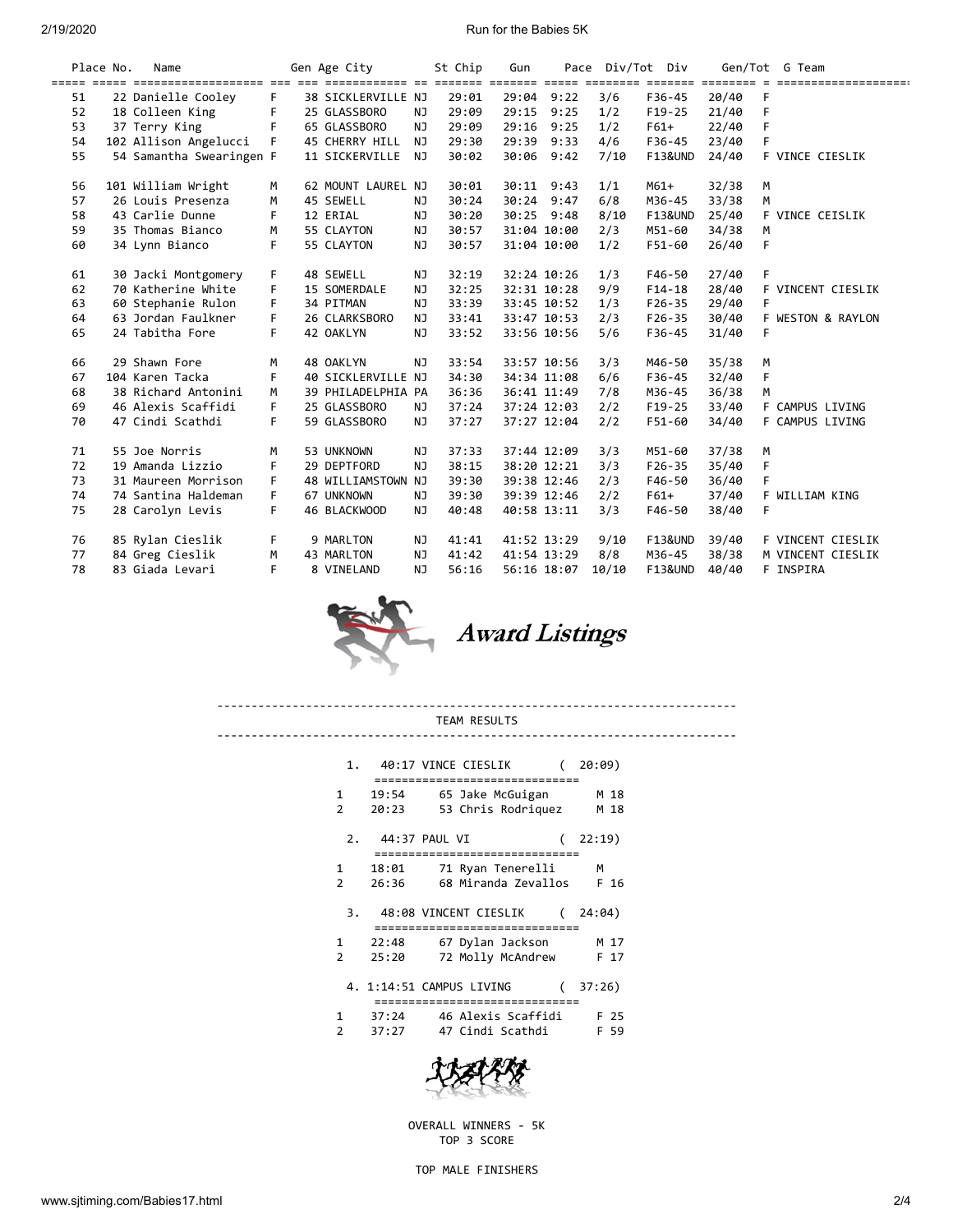2/19/2020 Run for the Babies 5K

|    | Place O'All No. |           | No. | Name                | Ag City            |     | St Time |
|----|-----------------|-----------|-----|---------------------|--------------------|-----|---------|
|    |                 |           |     |                     |                    |     |         |
|    |                 | 1 1 71    |     | 71 Ryan Tenerelli   | 16 DEPTFORD        | NJ. | 18:01   |
|    |                 | - 15<br>2 |     | 15 Stephen Conte    | 18 SICKLERVILLE NJ |     | 18:17   |
| 3  | 3               | 51        |     | 51 Matthew Slattery | 16 HADDON TWP      | ΝJ  | 18:18   |
| 4  | 4               | 25        |     | 25 Vince Cieslik    | 45 ERIAL           | NJ. | 18:22   |
| 5. | 5.              | 41        |     | 41 Nathan Strobl    | 15 CLEMENTON       | NJ. | 19:15   |

#### TOP FEMALE FINISHERS

|    | Place O'All No. |     | No. | Name                | Ag City            |     | St Time |
|----|-----------------|-----|-----|---------------------|--------------------|-----|---------|
|    |                 |     |     |                     |                    |     |         |
|    | 20              | -78 |     | 78 Cathleen Myers   | 49 GIBBSTOWN       | NJ. | 24:08   |
|    | 21              | 17  |     | 17 Fallon O'Hara    | 20 READING         | PA  | 24:20   |
| 3. | 25              | 42  |     | 42 Maria Liberatore | 15 PVI HIGH        | NJ. | 25:10   |
| 4  | 28              | 72  |     | 72 Molly McAndrew   | 17 CHERRY HILL     | NJ. | 25:20   |
|    | 30              | 5.  |     | 5 Kamryn Cieslik    | 12 SICKLERVILLE NJ |     | 25:42   |



MALE AGE GROUP: 1 - 13 (1 WINNER)

|  | Place O'All No. | Name            | Age City          |     | St Time |  |
|--|-----------------|-----------------|-------------------|-----|---------|--|
|  |                 |                 |                   |     |         |  |
|  | 1Q              | 69 Evan Carbone | 13 BLACKWOOD      | N T | 21:04   |  |
|  | 18              | 6 Eric Scully   | 12 TRENTON        | NJ. | 23:26   |  |
|  | 19              | 1 Chase Cooley  | 8 SICKLERVILLE NJ |     | 24:01   |  |

FEMALE AGE GROUP: 1 - 13 (1 WINNER)

|  | Place O'All No. | Name                  | Age City           |     | St Time |
|--|-----------------|-----------------------|--------------------|-----|---------|
|  |                 |                       |                    |     |         |
|  | 30              | 5 Kamryn Cieslik      | 12 SICKLERVILLE NJ |     | 25:42   |
|  | 31              | 3 Madison Cooley      | 10 SICKLERVILLE NJ |     | 25:42   |
|  | 37              | 107 Nina Ceccanecchio | 13 BLACKWOOD       | N T | 26:13   |

MALE AGE GROUP: 14 - 18 (1 WINNER)

| Place O'All No. |   | Name               | Age City           |     | St Time |
|-----------------|---|--------------------|--------------------|-----|---------|
|                 |   |                    |                    |     |         |
|                 |   | 5 41 Nathan Strobl | 15 CLEMENTON       | N J | 19:15   |
|                 | 6 | 65 Jake McGuigan   | 18 SEWELL          | N T | 19:54   |
|                 | 8 | 11 Vincent Conte   | 16 SICKLERVILLE NJ |     | 20:21   |
|                 |   |                    |                    |     |         |

# FEMALE AGE GROUP: 14 - 18 (1 WINNER)

|  | Place O'All No. | Name               | Age City          |     | St Time |
|--|-----------------|--------------------|-------------------|-----|---------|
|  |                 |                    |                   |     |         |
|  | 28              | 72 Molly McAndrew  | 17 CHERRY HILL NJ |     | 25:20   |
|  | 32.             | 8 Amelia Smith     | 15 GLENDORA       | N J | 25:53   |
|  | 33.             | 109 Erin Siciliano | 16 WOODBURY       | N J | 25:53   |

MALE AGE GROUP: 19 - 25 (1 WINNER)

|               | л              | NG.            |                                              |              |                               |            |                           |
|---------------|----------------|----------------|----------------------------------------------|--------------|-------------------------------|------------|---------------------------|
| ----<br>_____ | _____<br>_____ | _____<br>_____ | --------------------<br>-------------------- | $- -$<br>--- | ____________<br>_____________ | ___<br>--- | _____<br>$- -$<br>------- |

## FEMALE AGE GROUP: 19 - 25 (1 WINNER)

|               | Place O'All No. | Name                               | Age City     |     | St Time |
|---------------|-----------------|------------------------------------|--------------|-----|---------|
|               |                 |                                    |              |     |         |
|               | 52              | 18 Colleen King                    | 25 GLASSBORO | N J | 29:15   |
| $\mathcal{P}$ | 69              | 46 Alexis Scaffidi                 | 25 GLASSBORO | N J | 37:24   |
|               |                 | MALE AGE GROUP: 26 - 35 (1 WINNER) |              |     |         |
|               | Place O'All No. | Name                               | Age City     |     | St Time |
|               |                 |                                    |              |     |         |

 1 44 52 Reginald Marquez 35 BLACKWOOD NJ 27:35 2 48 20 John Gallo 33 VOORHEES NJ 28:51

FEMALE AGE GROUP: 26 - 35 (1 WINNER)